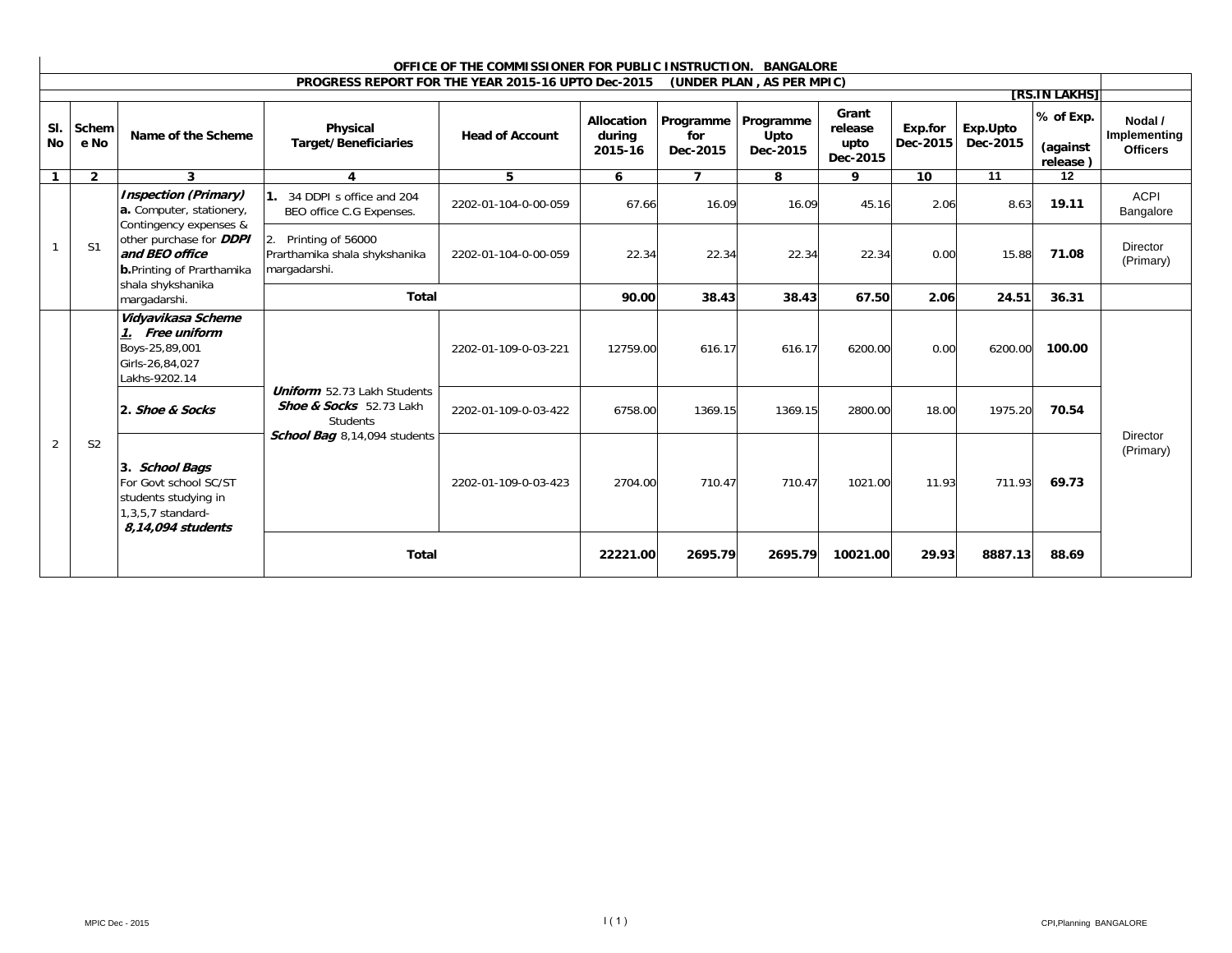| SI.<br><b>No</b> | Schem<br>e No  | Name of the Scheme                                                                                                                           | Physical<br><b>Target/Beneficiaries</b>                                                                                                                                                                    | <b>Head of Account</b>                           | <b>Allocation</b><br>during<br>2015-16 | Programme<br>for<br>Dec-2015 | Programme<br>Upto<br>Dec-2015 | Grant<br>release<br>upto<br>Dec-2015 | Exp.for<br>Dec-2015 | Exp.Upto<br>Dec-2015 | % of Exp.<br>(against<br>release) | Nodal /<br>Implementing<br><b>Officers</b> |
|------------------|----------------|----------------------------------------------------------------------------------------------------------------------------------------------|------------------------------------------------------------------------------------------------------------------------------------------------------------------------------------------------------------|--------------------------------------------------|----------------------------------------|------------------------------|-------------------------------|--------------------------------------|---------------------|----------------------|-----------------------------------|--------------------------------------------|
| $\mathbf{1}$     | $\overline{2}$ | $\mathbf{3}$                                                                                                                                 | 4                                                                                                                                                                                                          | 5                                                | 6                                      | $\overline{ }$               | 8                             | 9                                    | 10                  | 11                   | 12                                |                                            |
|                  |                | Encouraging Activities for                                                                                                                   |                                                                                                                                                                                                            | 2202-01-101-0-08-221.<br>059, 002, 011, 014, 021 | 489.64                                 | 104.73                       | 104.73                        | 407.89                               | 68.21               | 145.87               | 35.76                             |                                            |
| 3                | S <sub>3</sub> | Universalisation of<br><b>Primary Education</b>                                                                                              | 9 sub programmes                                                                                                                                                                                           | 2202-01-101-0-08-422                             | 419.00                                 | 198.97                       | 198.97                        | 419.00                               | 37.79               | 173.17               | 41.33                             |                                            |
|                  |                |                                                                                                                                              |                                                                                                                                                                                                            | 2202-01-101-0-08-423                             | 158.00                                 | 34.56                        | 34.56                         | 118.50                               | 27.23               | 87.67                | 73.98                             |                                            |
|                  |                |                                                                                                                                              | <b>Total</b>                                                                                                                                                                                               |                                                  | 1066.64                                | 338.26                       | 338.26                        | 945.39                               | 133.23              | 406.71               | 43.02                             |                                            |
|                  | S3(1)          | Minority Education<br><b>Educational activities</b>                                                                                          | a. Prathibha karanji for<br>minority students<br><b><i>b.</i></b> Meetings of minority<br>Education co-ordinator's<br>c. Workshops & meetings of<br>minority high school teachers<br>d. Office Contingency | 2202-01-101-0-08-059                             | 24.00                                  | 0.00                         | 0.00                          | 16.00                                | 0.00                | 6.00                 | 37.50                             | Director<br>(Minority)                     |
|                  | S3(2)          | MMS [Salary Expenditutre]                                                                                                                    | Salary for M.M.S office<br><b>Gazzetted Managers</b>                                                                                                                                                       | 2202-01-101-0-08-<br>(002, 003, 011, 014, 021)   | 13.00                                  | 0.99                         | 0.99                          | 9.75                                 | 4.00                | 8.00                 | 82.05                             | JD (MMS)                                   |
|                  | S3(3)          | MMS [HQ Expenditure]                                                                                                                         | M.M.S Office expenditure                                                                                                                                                                                   | 2202-01-101-0-08-059                             | 78.64                                  | 77.64                        | 77.64                         | 74.64                                | 7.00                | 21.47                | 28.76                             | JD (MMS)                                   |
|                  |                |                                                                                                                                              | 14,75,000 Children's from<br>'1 to 10' will recieve prize                                                                                                                                                  | 2202-01-101-0-08-422                             | 419.00                                 | 198.97                       | 198.97                        | 419.00                               | 37.79               | 162.98               | 38.90                             |                                            |
|                  | S3(4)          | Prathiba karanji                                                                                                                             | through different activities                                                                                                                                                                               | 2202-01-101-0-08-423                             | 58.00                                  | 13.26                        | 13.26                         | 34.50                                | 7.23                | 20.97                | 60.78                             | <b>Director</b><br>(Secondary)             |
|                  |                |                                                                                                                                              | <b>Total</b>                                                                                                                                                                                               |                                                  | 477.00                                 | 212.23                       | 212.23                        | 453.50                               | 45.02               | 183.95               | 40.56                             |                                            |
|                  | S3(5)          | Rashtreeya kridakuta<br>sanghatane                                                                                                           |                                                                                                                                                                                                            | 2202-01-101-0-08-423                             | 100.00                                 | 21.30                        | 21.30                         | 84.00                                | 20.00               | 66.30                | 78.93                             | Director<br>(Secondary)                    |
|                  | S3(6)          | Maintenance of<br>Computers supplied to<br>BEO/DDPI office &<br>D.S.E.R.T+ e-Goverance<br>unit -<br>Computer Hardware &<br>Software purchase | 34 DDPI & 204 BEO office                                                                                                                                                                                   | 2202-01-101-0-08-059                             | 100.00                                 | 20.00                        | 20.00                         | 66.00                                | 30.00               | 30.00                | 45.45                             | ACPI<br>Bangalore                          |
|                  |                | <b>Media Publicity</b>                                                                                                                       | Advertisement of educational                                                                                                                                                                               | 2202-01-101-0-08-059                             | 73.00                                  | 15.00                        | 15.00                         | 66.00                                | 0.00                | 0.00                 | 0.00                              |                                            |
|                  | S3(7)          | Shikshana varte<br>a.<br>b.<br>Gode patrike                                                                                                  | programmes in media for the<br>awareness of publics about the                                                                                                                                              | 2202-01-101-0-08-221                             | 102.00                                 | 7.40                         | 7.40                          | 76.50                                | 27.21               | 47.41                | 61.97                             | JD(School<br>Education)                    |
|                  |                | c. Thingala thirulu                                                                                                                          | educational programms                                                                                                                                                                                      | <b>Total</b>                                     | 175.00                                 | 22.40                        | 22.40                         | 142.50                               | 27.21               | 47.41                | 33.27                             |                                            |
|                  | S3(8)          | Incentive for SSLC toppers<br>@ 34 district level                                                                                            | $34x3 = 102$ Students                                                                                                                                                                                      | 2202-01-101-0-08-059                             | 89.00                                  | 0.00                         | 0.00                          | 89.00                                | 0.00                | 33.00                | 37.08                             | Director<br>(KSEEB)                        |
|                  | S3(9)          | Incentive for top 10<br>winners of prathibha<br>karanji, sports & science<br>exibition                                                       | 10x3=30 Students @ state level                                                                                                                                                                             | 2202-01-101-0-08-059                             | 10.00                                  | 0.00                         | 0.00                          | 10.00                                | 0.00                | 0.00                 | 0.00                              | <b>Director</b><br>(Secondary)             |
|                  | <b>Total</b>   |                                                                                                                                              |                                                                                                                                                                                                            |                                                  | 1066.64                                | 354.56                       | 354.56                        | 945.39                               | 133.23              | 396.13               | 41.90                             |                                            |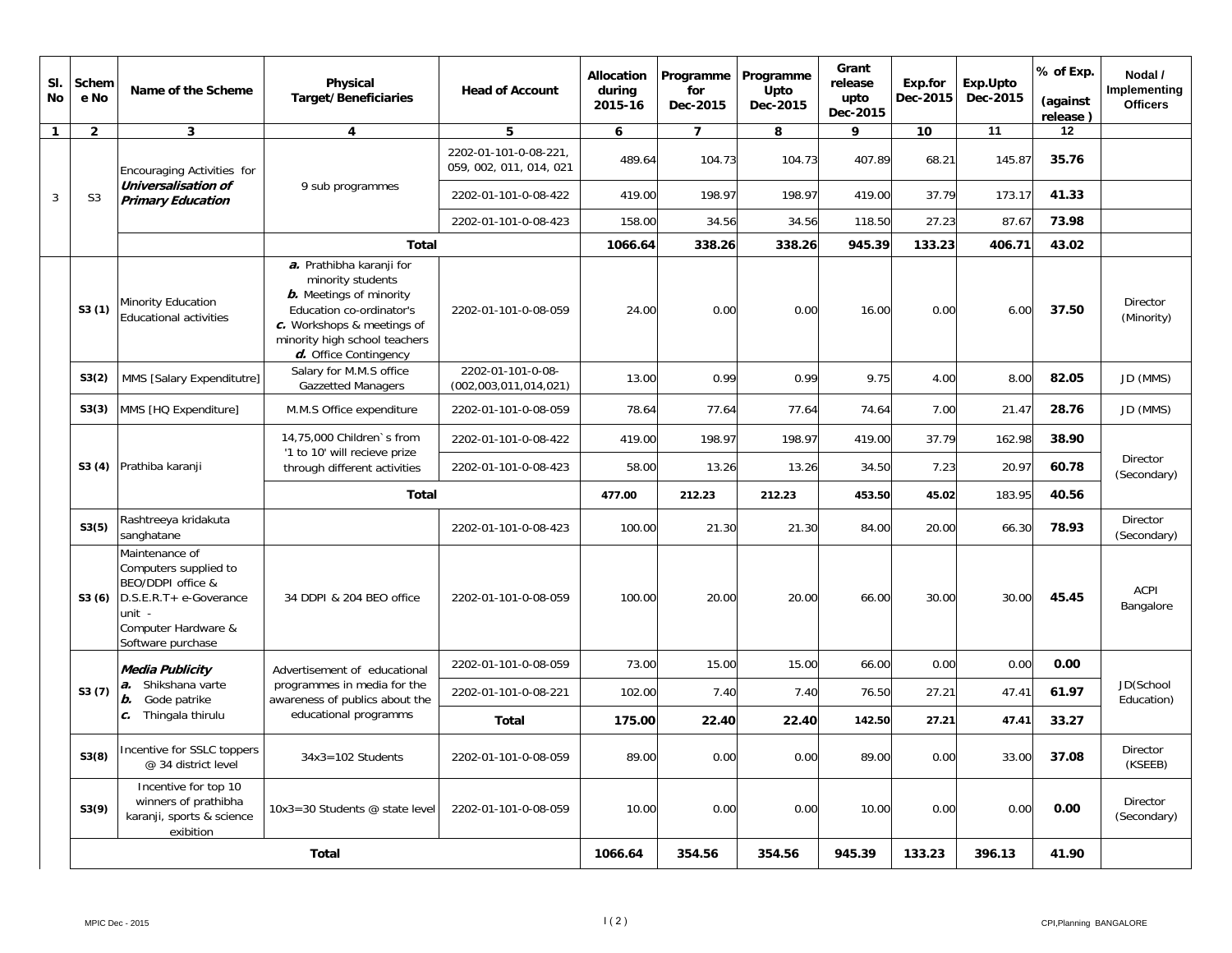| SI.<br>No      | Schem<br>e No  | Name of the Scheme                                                                                                                                                                       | Physical<br><b>Target/Beneficiaries</b>                                                                                         | <b>Head of Account</b>                   | <b>Allocation</b><br>during<br>2015-16 | Programme<br>for<br>Dec-2015 | Programme<br>Upto<br>Dec-2015 | Grant<br>release<br>upto<br>Dec-2015 | Exp.for<br>Dec-2015 | Exp.Upto<br>Dec-2015 | % of Exp.<br>(against<br>release) | Nodal /<br>Implementing<br><b>Officers</b>    |       |
|----------------|----------------|------------------------------------------------------------------------------------------------------------------------------------------------------------------------------------------|---------------------------------------------------------------------------------------------------------------------------------|------------------------------------------|----------------------------------------|------------------------------|-------------------------------|--------------------------------------|---------------------|----------------------|-----------------------------------|-----------------------------------------------|-------|
| $\mathbf{1}$   | $\overline{2}$ | 3                                                                                                                                                                                        | $\overline{\mathbf{4}}$                                                                                                         | 5                                        | 6                                      | $\overline{7}$               | 8                             | 9                                    | 10                  | 11                   | 12                                |                                               |       |
|                |                | Sarva Shikshana<br>Abhiyan<br>1. Programmes of sarva                                                                                                                                     |                                                                                                                                 | 2202-01-115-0-01-<br>002,011,014,021,059 | 1076.00                                | 370.20                       | 370.20                        | 809.75                               | 1.64                | 441.19               | 54.48                             |                                               |       |
|                |                | shikshan abhiyan<br>2. Improvement of<br>quality education in                                                                                                                            |                                                                                                                                 | 2202-01-115-0-01-133                     | 1000.00                                | 250.00                       | 250.00                        | 750.00                               | 0.00                | 500.00               | 66.67                             |                                               |       |
| $\overline{4}$ | S <sub>4</sub> | schools.<br>Approved programme<br>activities of <b>Education</b>                                                                                                                         | 55.19 lakh children                                                                                                             | 2202-01-115-0-01-422                     | 270.00                                 | 67.50                        | 67.50                         | 202.50                               | 0.00                | 135.00               | 66.67                             | <b>SPD</b><br>(SSA)                           |       |
|                |                | Quality monitoring cell<br>[EQMC]<br>Review of learning                                                                                                                                  | 2202-01-115-0-01-423                                                                                                            | 166.00                                   | 41.50                                  | 41.50                        | 124.50                        | 0.00                                 | 83.00               | 66.67                |                                   |                                               |       |
|                |                | standard.<br>Improvement of quality<br>monitoring mechanism.                                                                                                                             |                                                                                                                                 | <b>Total</b>                             | 2512.00                                | 729.20                       | 729.20                        | 1886.75                              | 1.64                | 1159.19              | 61.44                             |                                               |       |
|                |                | Pustakalaya and<br>improvement of<br>Primary Schools &<br>pradhan mantri<br>gramoday yojane<br>1. Karnataka School<br>Quality Assessment and<br><b>Accreditation Council</b><br>(KSQAAC) | 1. Quality analysis of 4000<br>schools<br>2. 2000 Schools [KSQAAC]<br>[Purchase of books, writing<br>materials for new schools] | 2202-01-106-0-02-059                     | 190.00                                 | 0.00                         | 0.00                          | 142.50                               | 0.00                | 95.00                | 66.67                             | <b>Director</b><br>(KSEEB)                    |       |
| 5              | S <sub>5</sub> |                                                                                                                                                                                          |                                                                                                                                 | 2202-01-106-0-02-059                     | 120.00                                 | 60.00                        | 60.00                         | 90.00                                | 0.00                | 0.00                 | 0.00                              | ACPI<br>Bangalore                             |       |
|                |                | 2. Printing of jivana masa<br>pathirike.<br>Retail purchase of books<br>& writing materials for<br>library in govt schools.                                                              |                                                                                                                                 | <b>Total</b>                             | 310.00                                 | 60.00                        | 60.00                         | 232.50                               | 0.00                | 95.00                | 40.86                             |                                               |       |
|                |                | <b>Commissioner for</b><br><b>Public Instruction</b><br><b>Bangalore</b><br>1. General expenditure,<br>office contigency , office<br>automation & office<br>moderanization/repair-       |                                                                                                                                 | 2202-02-001-0-03-051                     | 23.00                                  | 9.65                         | 9.65                          | 17.25                                | 1.00                | 3.35                 | 19.42                             |                                               |       |
|                |                |                                                                                                                                                                                          |                                                                                                                                 | 2202-02-001-0-03-052                     | 2.00                                   | 1.00                         | 1.00                          | 1.50                                 | 0.50                | 0.50                 | 33.33                             | <b>ACPI</b>                                   |       |
| 6              | S <sub>6</sub> | 2. Residence Telephone<br>expenditure for<br>Commissioner perssonnel<br>secretory Joint director                                                                                         | Stationery,<br>TA/DA/Fuel.<br>Automation /Moderanization<br>of CPI Office                                                       | 2202-02-001-0-03-059                     | 16.00                                  | 6.15                         | 6.15                          | 12.00                                | 0.85                | 2.70                 | 22.50                             | Bangalore<br>And<br><b>DDPI</b><br>(Planning) |       |
|                |                | school education, deputy<br>director statistics,<br>planning,<br>primery, secondary                                                                                                      | 3. Maintainance<br>expenditure of<br>equipments in<br>commissioner office                                                       |                                          | 2202-02-001-0-03-059                   | 4.00                         | 1.28                          | 1.28                                 | 3.00                | 0.60                 | 1.32                              | 44.00                                         |       |
|                |                |                                                                                                                                                                                          |                                                                                                                                 |                                          |                                        | <b>Total</b>                 | 45.00                         | 18.08                                | 18.08               | 33.75                | 2.95                              | 7.87                                          | 23.32 |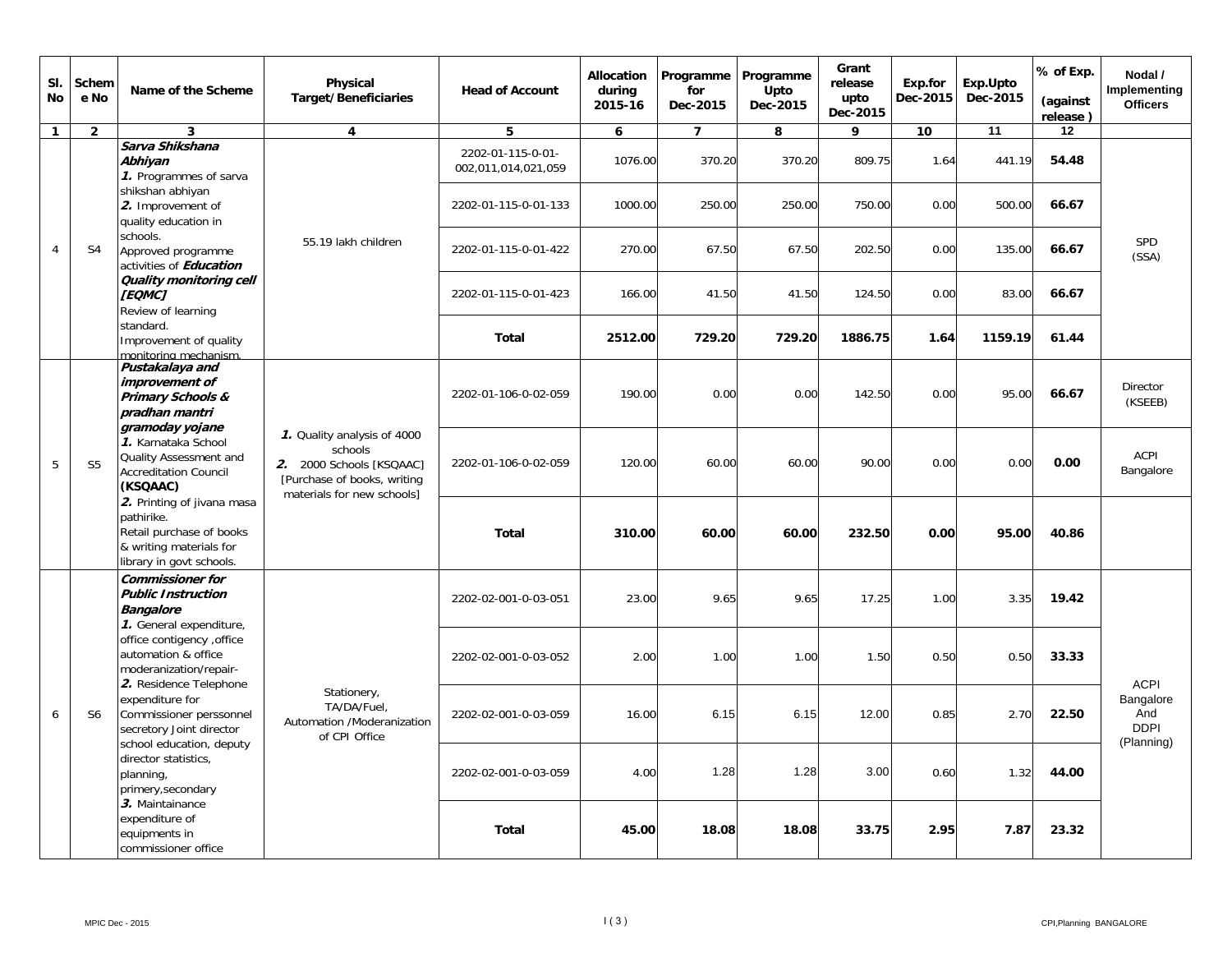| SI.<br>No      | Schem<br>e No  | Name of the Scheme                                                                                                                                                                                                                 | Physical<br><b>Target/Beneficiaries</b>                                                                                         | <b>Head of Account</b> | Allocation<br>during<br>2015-16 | Programme<br>for<br>Dec-2015 | Programme<br>Upto<br>Dec-2015 | Grant<br>release<br>upto<br>Dec-2015 | Exp.for<br>Dec-2015 | Exp.Upto<br>Dec-2015 | % of Exp.<br>(against<br>release) | Nodal /<br>Implementing<br><b>Officers</b> |
|----------------|----------------|------------------------------------------------------------------------------------------------------------------------------------------------------------------------------------------------------------------------------------|---------------------------------------------------------------------------------------------------------------------------------|------------------------|---------------------------------|------------------------------|-------------------------------|--------------------------------------|---------------------|----------------------|-----------------------------------|--------------------------------------------|
| $\mathbf{1}$   | $\overline{2}$ | $\mathbf{3}$                                                                                                                                                                                                                       | 4                                                                                                                               | 5                      | 6                               | $\overline{7}$               | 8                             | 9                                    | 10                  | 11                   | 12                                |                                            |
|                |                |                                                                                                                                                                                                                                    |                                                                                                                                 | 2202-02-001-0-05-041   | 10.00                           | 0.21                         | 0.21                          | 7.50                                 | 2.00                | 6.98                 | 93.07                             |                                            |
|                |                | Additional Commissioner                                                                                                                                                                                                            |                                                                                                                                 | 2202-02-001-0-05-051   | 43.00                           | 10.96                        | 10.96                         | 32.25                                | 5.50                | 21.22                | 65.80                             |                                            |
|                |                | for Public Instruction<br>Gulbarga<br>Travel expenditure for                                                                                                                                                                       | Stationery,                                                                                                                     | 2202-02-001-0-05-052   | 3.00                            | 1.00                         | 1.00                          | 2.25                                 | 0.50                | 1.00                 | 44.44                             |                                            |
| $\overline{7}$ | S7             | qulbarga ACPI<br>Purchase of new vehicle.<br>general expenditure,<br>telephone expenditure<br>Office repair & other<br>expenditure                                                                                                 | TA/DA/Fuel,<br>Automation /Moderanization                                                                                       | 2202-02-001-0-05-059   | 50.00                           | 25.00                        | 25.00                         | 37.50                                | 6.00                | 11.04                | 29.44                             | ACPI (Kalburgi)                            |
|                |                |                                                                                                                                                                                                                                    | of ACPI Office                                                                                                                  | 2202-02-001-0-05-071   | 30.00                           | 0.00                         | 0.00                          | 22.50                                | 1.02                | 16.02                | 71.20                             |                                            |
|                |                |                                                                                                                                                                                                                                    |                                                                                                                                 | 2202-02-001-0-05-195   | 14.00                           | 2.03                         | 2.03                          | 10.50                                | 0.00                | 4.97                 | 47.33                             |                                            |
|                |                |                                                                                                                                                                                                                                    |                                                                                                                                 | Total                  | 150.00                          | 39.20                        | 39.20                         | 112.50                               | 15.02               | 61.23                | 54.43                             |                                            |
|                | S <sub>8</sub> | <b>Additional Commissioner</b><br>for Public Instruction<br>Dharawada<br>Travel expenditure for<br>gulbarga ACPI Purchase<br>of new vehicle, general<br>expenditure, telephone<br>expenditure Office repair<br>& other expenditure | Stationery,<br>TA/DA/Fuel.<br>Automation /Moderanization<br>of ACPI Office                                                      | 2202-02-101-0-00-041   | 10.00                           | 2.79                         | 2.79                          | 7.50                                 | 0.20                | 1.65                 | 22.00                             |                                            |
| 8              |                |                                                                                                                                                                                                                                    |                                                                                                                                 | 2202-02-101-0-00-059   | 25.00                           | 4.91                         | 4.91                          | 18.75                                | 0.00                | 11.99                | 63.93                             | ACPI<br>(Dharwada)                         |
|                |                |                                                                                                                                                                                                                                    |                                                                                                                                 | 2202-02-101-0-00-195   | 15.00                           | 3.43                         | 3.43                          | 11.25                                | 1.52                | 6.97                 | 61.96                             |                                            |
|                |                |                                                                                                                                                                                                                                    |                                                                                                                                 | Total                  | 50.00                           | 11.13                        | 11.13                         | 37.50                                | 1.72                | 20.61                | 54.95                             |                                            |
|                | S9(1)          |                                                                                                                                                                                                                                    | 1. Progress Cards 7.57 Lakh<br>Numbers for 9 & 10 std<br>students in govt schools.                                              | 2202-02-101-0-00-059   | 30.00                           | 0.00                         | 0.00                          | 22.50                                | 0.00                | 15.00                | 66.67                             | MD (Text<br>Bokk)                          |
|                | S9(2)          |                                                                                                                                                                                                                                    | 2. 10,000 copies of Proudashala<br>shykshanika margadhashi<br>(Calender of events<br>2015-16)                                   | 2202-02-101-0-00-059   | 4.00                            | 2.00                         | 2.00                          | 3.00                                 | 0.00                | 1.72                 | 57.33                             | Director<br>(Secondary)                    |
|                | S9(3)          | Inspection (Secondary)                                                                                                                                                                                                             | 3. Mysore and Belagavi<br>Divisional joint director<br>travelling expenditure                                                   | 2202-02-101-0-00-041   | 18.00                           | 5.38                         | 5.38                          | 13.50                                | 0.50                | 4.12                 | 30.52                             |                                            |
| 9              | S9(4)          |                                                                                                                                                                                                                                    | 4. General expenditure of<br>Mysore and Belagavi joint<br>director divisional office                                            | 2202-02-101-0-00-051   | 17.00                           | 1.99                         | 1.99                          | 12.75                                | 0.50                | 7.01                 | 54.98                             | ACPI                                       |
|                | S9(5)          |                                                                                                                                                                                                                                    | 5. Computer, ups,<br>raisograph, xerox machine<br>maintainance xerox machine<br>purchase & purchase of<br>neccessary stationary | 2202-02-101-0-00-059   | 31.00                           | 13.50                        | 13.50                         | 23.25                                | 0.36                | 4.63                 | 19.91                             |                                            |
|                |                | Total                                                                                                                                                                                                                              |                                                                                                                                 |                        | 100.00                          | 22.87                        | 22.87                         | 75.00                                | 1.36                | 32.48                | 43.31                             |                                            |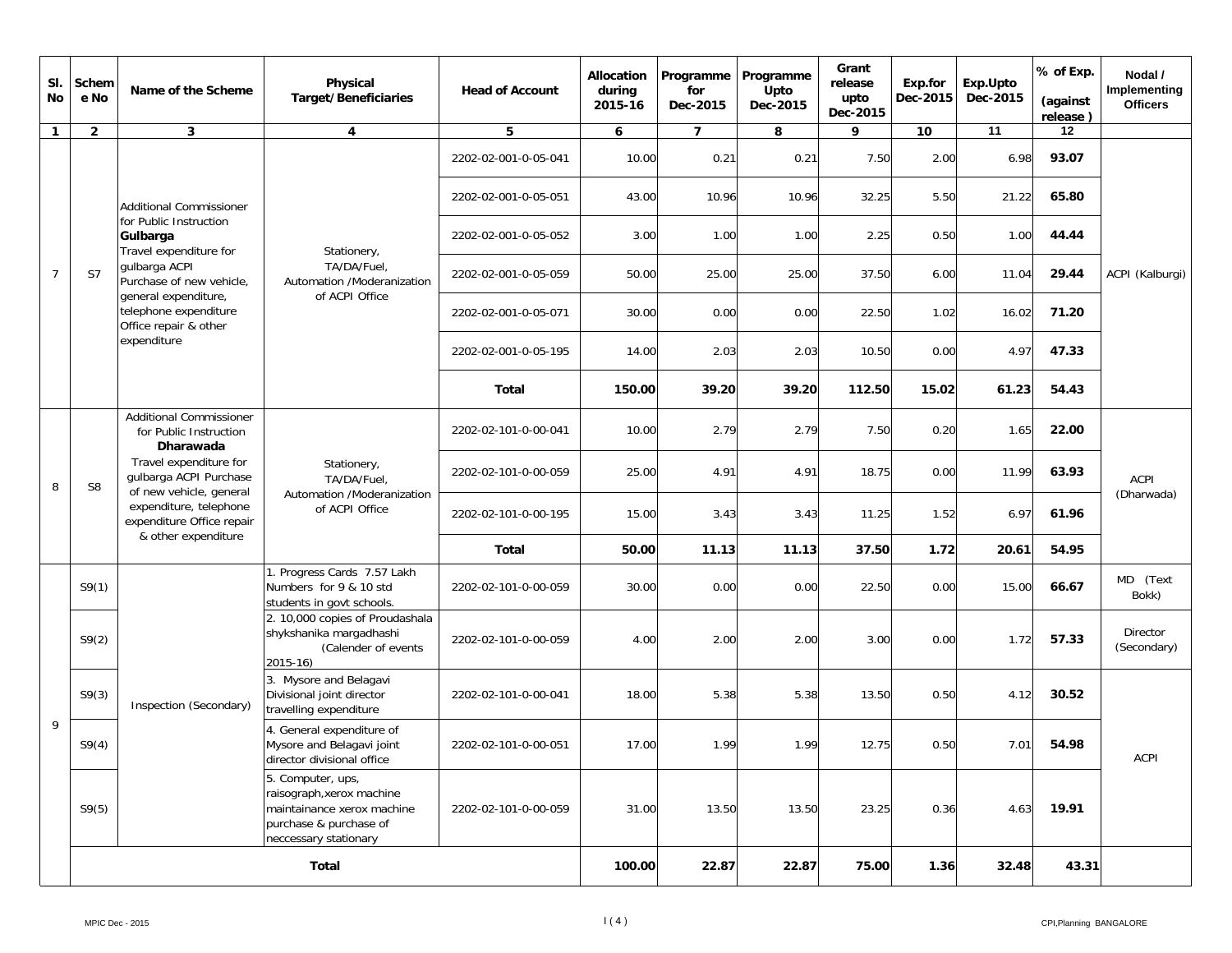| SI.<br><b>No</b> | Schem<br>e No   | Name of the Scheme                                                                                                                                                                                                                                                                                                       | Physical<br><b>Target/Beneficiaries</b>                                                   | <b>Head of Account</b> | <b>Allocation</b><br>during<br>2015-16 | Programme<br>for<br>Dec-2015 | Programme<br>Upto<br>Dec-2015 | Grant<br>release<br>upto<br>Dec-2015 | Exp.for<br>Dec-2015 | Exp.Upto<br>Dec-2015 | % of Exp.<br>(against<br>release) | Nodal /<br>Implementing<br><b>Officers</b> |  |
|------------------|-----------------|--------------------------------------------------------------------------------------------------------------------------------------------------------------------------------------------------------------------------------------------------------------------------------------------------------------------------|-------------------------------------------------------------------------------------------|------------------------|----------------------------------------|------------------------------|-------------------------------|--------------------------------------|---------------------|----------------------|-----------------------------------|--------------------------------------------|--|
| $\mathbf{1}$     | $\overline{2}$  | 3                                                                                                                                                                                                                                                                                                                        | 4                                                                                         | 5                      | 6                                      | $\overline{7}$               | 8                             | 9                                    | 10                  | 11                   | 12                                |                                            |  |
|                  |                 | Karnataka Secondary<br><b>Education Examination</b><br><b>Board</b> - 1. Examination<br>Fee reimbursement for<br>SC/ST's students & all<br>other girls students<br>2. SSLC toopers at<br>thaluka level other than<br>district toppers                                                                                    |                                                                                           | 2202-02-001-0-07-059   | 300.00                                 | 75.00                        | 75.00                         | 225.00                               | 0.00                | 150.00               | 66.67                             |                                            |  |
| 10               | S10             |                                                                                                                                                                                                                                                                                                                          | 4,23,538 children                                                                         | 2202-02-001-0-07-422   | 100.00                                 | 25.00                        | 25.00                         | 75.00                                | 0.00                | 50.00                | 66.67                             | <b>Director</b>                            |  |
|                  |                 |                                                                                                                                                                                                                                                                                                                          |                                                                                           | 2202-02-001-0-07-423   | 50.00                                  | 12.50                        | 12.50                         | 37.50                                | 0.00                | 25.00                | 66.67                             | (KSEEB)                                    |  |
|                  |                 | 3. Other exams -25.00<br>Lakhs                                                                                                                                                                                                                                                                                           | <b>Total</b>                                                                              |                        | 450.00                                 | 112.50                       | 112.50                        | 337.50                               | 0.00                | 225.00               | 66.67                             |                                            |  |
|                  |                 | <b>Construction of</b><br>Secondary School<br>1. Construction of rooms<br>for building less schools in<br>other than grama<br>panchayaths -<br>15 Additional class rooms.<br>2. Construction & repairs<br>of DDPI office.<br>3. Construction &<br>repairs of BEO office.<br>4. Land Acquisition<br>Proposal submitted to |                                                                                           |                        | 2202-02-053-0-01-059                   | 650.00                       | 463.50                        | 463.50                               | 487.50              | 50.00                | 74.00                             | 15.18                                      |  |
| 11               | S <sub>11</sub> |                                                                                                                                                                                                                                                                                                                          | Class rooms and BEO & DDPI<br>office Construction and repairs<br>& school land Aquisition | 2202-02-053-0-01-422   | 250.00                                 | 187.50                       | 187.50                        | 187.50                               | 0.00                | 0.00                 | 0.00                              | JD (School<br>Education)                   |  |
|                  |                 |                                                                                                                                                                                                                                                                                                                          |                                                                                           | 2202-02-053-0-01-423   | 100.00                                 | 56.08                        | 56.08                         | 75.00                                | 27.89               | 48.05                | 64.07                             |                                            |  |
|                  |                 | govt(Kolar).<br>5. Furniture supply for<br>SSLC exam centers-<br>1.5 Lakh for each District.                                                                                                                                                                                                                             | <b>Total</b>                                                                              |                        | 1000.00                                | 707.08                       | 707.08                        | 750.00                               | 77.89               | 122.05               | 16.27                             |                                            |  |
|                  |                 |                                                                                                                                                                                                                                                                                                                          |                                                                                           | 2202-02-107-0-05-059   | 11000.00                               | 1276.99                      | 1276.99                       | 6750.00                              | 0.00                | 6749.89              | 100.00                            |                                            |  |
| 12               | S <sub>12</sub> | <b>Bicycles to VIII</b><br>standards students                                                                                                                                                                                                                                                                            | Girls-2,68,429<br>Boys 2,75,447                                                           | 2202-02-107-0-05-422   | 5000.00                                | 2501.47                      | 2501.47                       | 5000.00                              | 0.00                | 4999.91              | 100.00                            | <b>Director</b>                            |  |
|                  |                 | (Govt & grant-in-aid<br>schools)                                                                                                                                                                                                                                                                                         |                                                                                           | 2202-02-107-0-05-423   | 2000.00                                | 1019.90                      | 1019.90                       | 2000.00                              | 0.00                | 1999.75              | 99.99                             | (Primary)                                  |  |
|                  |                 |                                                                                                                                                                                                                                                                                                                          | Total                                                                                     |                        | 18000.00                               | 4798.36                      | 4798.36                       | 13750.00                             | 0.00                | 13749.55             | 100.00                            |                                            |  |
|                  |                 | Pancha soulbhya<br>Providing drinking water &                                                                                                                                                                                                                                                                            | 4,614 HS @ Rs.1000 /Schools<br>22.479 HPS @Rs.875 /Schools                                | 2202-01-053-0-02-422   | 250.00                                 | 144.18                       | 144.18                        | 187.50                               | 24.95               | 90.59                | 48.31                             |                                            |  |
| 13               | S <sub>13</sub> | toilet maintainance in all                                                                                                                                                                                                                                                                                               | 21,816 LPS @Rs.720 /Schools                                                               | 2202-01-053-0-02-423   | 150.00                                 | 86.51                        | 86.51                         | 112.50                               | 14.97               | 54.35                | 48.31                             | JD (School<br>Education)                   |  |
|                  |                 | govt Primary & high<br>schools in state                                                                                                                                                                                                                                                                                  | <b>Total</b>                                                                              |                        | 400.00                                 | 230.69                       | 230.69                        | 300.00                               | 39.92               | 144.94               | 48.31                             |                                            |  |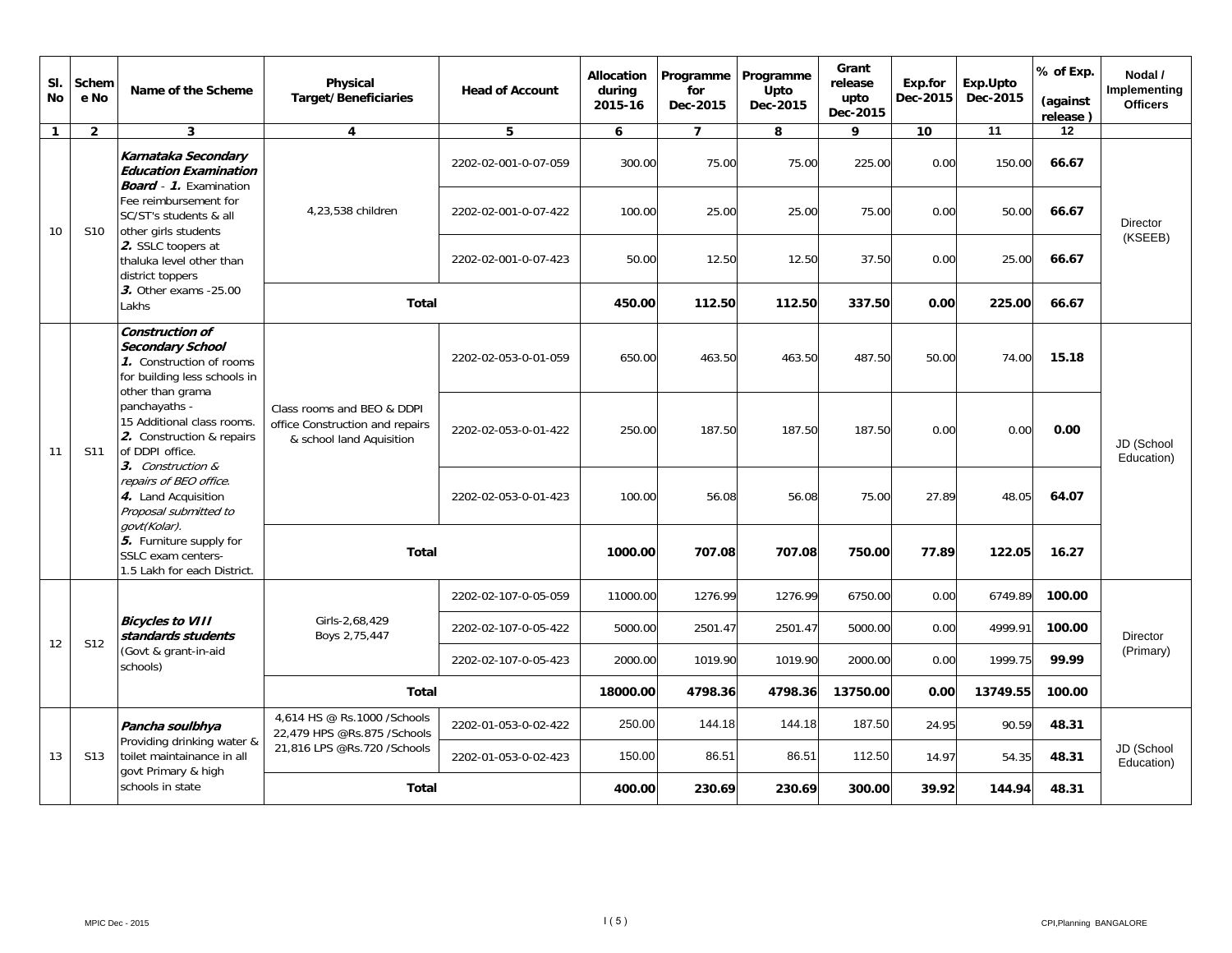| SI.<br>No    | Schem<br>e No   | Name of the Scheme                                                                                                                                                                                                                                 | Physical<br><b>Target/Beneficiaries</b>                                                                                                     | <b>Head of Account</b> | <b>Allocation</b><br>during<br>2015-16 | Programme<br>for<br>Dec-2015 | Programme<br>Upto<br>Dec-2015 | Grant<br>release<br>upto<br>Dec-2015 | Exp.for<br>Dec-2015 | Exp.Upto<br>Dec-2015 | % of Exp.<br>(against<br>release) | Nodal /<br>Implementing<br><b>Officers</b>                 |
|--------------|-----------------|----------------------------------------------------------------------------------------------------------------------------------------------------------------------------------------------------------------------------------------------------|---------------------------------------------------------------------------------------------------------------------------------------------|------------------------|----------------------------------------|------------------------------|-------------------------------|--------------------------------------|---------------------|----------------------|-----------------------------------|------------------------------------------------------------|
| $\mathbf{1}$ | $\overline{2}$  | 3                                                                                                                                                                                                                                                  | 4                                                                                                                                           | 5                      | 6                                      | $\overline{7}$               | 8                             | 9                                    | 10                  | 11                   | 12                                |                                                            |
|              |                 | Reimbursement of non<br>govt fees of SC/ST<br>students studying in                                                                                                                                                                                 | SC Boys-1,35,539<br>SC girls-1,27,228<br>ST boys 62,298<br>ST girls 57,839                                                                  | 2202-02-107-0-03-422   | 300.00                                 | 225.00                       | 225.00                        | 225.00                               | 0.00                | 0.00                 | 0.00                              |                                                            |
| 14           | S14             | Govt. high schools<br>[Note Book]<br>Free note books for<br>SC/ST students studying                                                                                                                                                                | Total 3,82,904 Students* 6<br>books for each students<br>17.00 Rs /Book                                                                     | 2202-02-107-0-03-423   | 100.00                                 | 75.00                        | 75.00                         | 75.00                                | 0.00                | 0.00                 | 0.00                              | Director<br>(Primary)                                      |
|              |                 | in govt schools 8 to 10<br>standards.<br>Work Orders given to<br>MPM on 24.09.2015                                                                                                                                                                 | <b>Total</b>                                                                                                                                |                        | 400.00                                 | 300.00                       | 300.00                        | 300.00                               | 0.00                | 0.00                 | 0.00                              |                                                            |
| 15           | S <sub>15</sub> | <b>Bharat Seva Dal</b><br>Salary for Bharat Seva<br>Dal Institution                                                                                                                                                                                | Seva Dal Development Activities                                                                                                             | 2202-80-800-0-30-101   | 25.00                                  | 6.25                         | 6.25                          | 18.75                                | 6.25                | 18.75                | 100.00                            | Director<br>(Secondary)                                    |
|              |                 |                                                                                                                                                                                                                                                    |                                                                                                                                             | 4202-01-202-1-04-386   | 500.00                                 | 125.00                       | 125.00                        | 375.00                               | 125.00              | 375.00               | 100.00                            |                                                            |
|              |                 | Sainik School Koodige<br>School construction salary                                                                                                                                                                                                | Civil works<br>647 Students                                                                                                                 | 2202-02-107-5-00-059   | 56.00                                  | 14.00                        | 14.00                         | 42.00                                | 14.00               | 42.00                | 100.00                            | Director<br><b>Director</b><br><b>Director</b><br>Director |
| 16           | <b>S16</b>      | for non teaching staff,<br>students scholarship                                                                                                                                                                                                    | Admin cost                                                                                                                                  | 2202-02-107-5-00-422   | 29.00                                  | 7.25                         | 7.25                          | 21.75                                | 7.25                | 21.75                | 100.00                            | (Secondary)                                                |
|              |                 | [Recurring and Non<br>Recurring Expenditure]                                                                                                                                                                                                       |                                                                                                                                             | 2202-02-107-5-00-423   | 16.00                                  | 4.00                         | 4.00                          | 12.00                                | 4.00                | 12.00                | 100.00                            |                                                            |
|              |                 |                                                                                                                                                                                                                                                    | Sainik School Koodige                                                                                                                       |                        | 601.00                                 | 150.25                       | 150.25                        | 450.75                               | 150.25              | 450.75               | 100.00                            |                                                            |
|              |                 |                                                                                                                                                                                                                                                    | Civil Works [Indoor and<br>Outdoor Stadium]                                                                                                 | 4202-01-202-1-06-386   | 300.00                                 | 75.00                        | 75.00                         | 225.00                               | 75.00               | 225.00               | 100.00                            |                                                            |
|              |                 |                                                                                                                                                                                                                                                    |                                                                                                                                             | 2202-02-107-3-00-117   | 66.00                                  | 16.50                        | 16.50                         | 49.50                                | 16.50               | 49.50                | 100.00                            |                                                            |
| 17           | S17             | <b>Bijapur Sainik School</b><br>Construction of inner &                                                                                                                                                                                            |                                                                                                                                             | 2202-02-107-3-00-422   | 29.00                                  | 7.25                         | 7.25                          | 21.75                                | 7.25                | 21.75                | 100.00                            | (Secondary)                                                |
|              |                 | outer stadium                                                                                                                                                                                                                                      |                                                                                                                                             | 2202-02-107-3-00-423   | 6.00                                   | 1.50                         | 1.50                          | 4.50                                 | 1.50                | 4.50                 | 100.00                            |                                                            |
|              |                 |                                                                                                                                                                                                                                                    |                                                                                                                                             | <b>Total</b>           | 401.00                                 | 100.25                       | 100.25                        | 300.75                               | 100.25              | 300.75               | 100.00                            |                                                            |
| 18           | S18             | Kttur Rani Chennmma<br><b>School</b><br>Construction of prayer<br>room, horse stable room,<br>Purchase of horse, inner<br>stadium, students hostel<br>rooms, solar<br>lights, building repairs,<br>purchase of pump set<br>borewell & water filter | Civil Works [Construction,<br>Reparis and Interior decoration]                                                                              | 2202-02-110-3-03-101   | 250.00                                 | 62.50                        | 62.50                         | 187.50                               | 62.50               | 187.50               | 100.00                            | (Secondary)                                                |
| 19           | S19             | etc.<br>Implementation of<br>Recommendations of<br>Vaidyanathan<br>Committee                                                                                                                                                                       | Salary of Physical education<br>teachers and Implementation of<br>primary & high school physical<br>education programmes<br>implementation. | 2202-02-109-0-20-059   | 25.00                                  | 18.08                        | 18.08                         | 25.00                                | 2.11                | 14.12                | 56.48                             | (Secondary)                                                |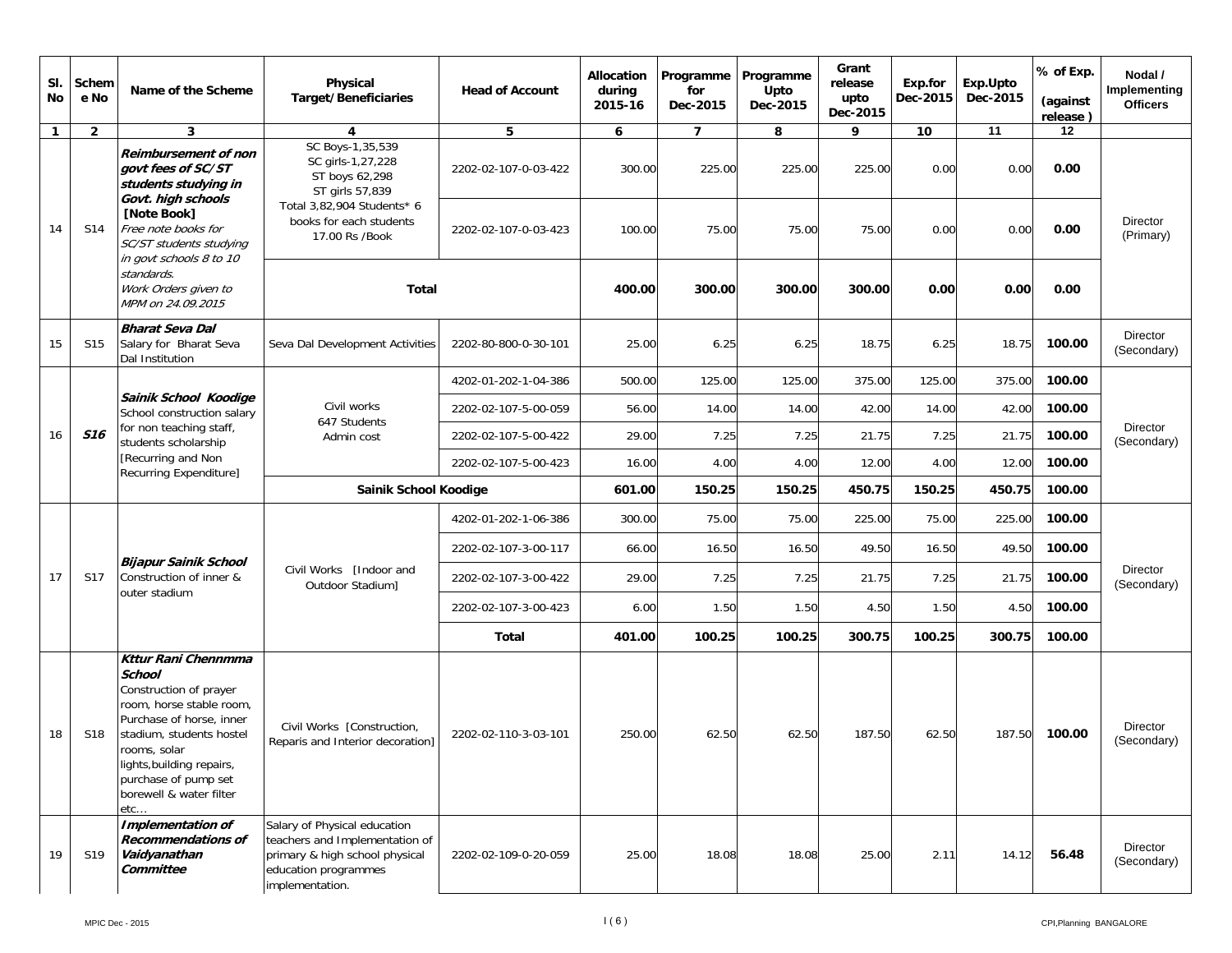| SI.<br><b>No</b> | Schem<br>e No   | Name of the Scheme                                                                                                                                                                                                | Physical<br><b>Target/Beneficiaries</b>                                                   | <b>Head of Account</b>                      | <b>Allocation</b><br>during<br>2015-16 | Programme<br>for<br>Dec-2015 | Programme<br><b>Upto</b><br>Dec-2015 | Grant<br>release<br>upto<br>Dec-2015 | Exp.for<br>Dec-2015 | Exp.Upto<br>Dec-2015 | % of Exp.<br>(against<br>release) | Nodal /<br>Implementing<br><b>Officers</b> |
|------------------|-----------------|-------------------------------------------------------------------------------------------------------------------------------------------------------------------------------------------------------------------|-------------------------------------------------------------------------------------------|---------------------------------------------|----------------------------------------|------------------------------|--------------------------------------|--------------------------------------|---------------------|----------------------|-----------------------------------|--------------------------------------------|
| $\mathbf{1}$     | $\overline{2}$  | 3                                                                                                                                                                                                                 | 4                                                                                         | 5                                           | 6                                      | $\overline{7}$               | 8                                    | 9                                    | 10                  | 11                   | 12                                |                                            |
| 20               | S <sub>20</sub> | <b>Teachers Quarters</b><br><b>Construction of Teachers</b><br>Quarters in 114 back ward<br>thalukas<br>(Revise estimate<br>submitted to govt)                                                                    | 9 Teachers Ouarters<br>[On the Basis of PWD<br>S R Rates]                                 | 4202-01-201-1-03-133                        | 800.00                                 | 400.00                       | 400.00                               | 400.00                               | 0.00                | 0.00                 | 0.00                              | JD (School<br>Education)                   |
|                  |                 | Grant-in-Aid in<br>education                                                                                                                                                                                      |                                                                                           | 2202-80-800-0-35-101                        | 2980.00                                | 0.00                         | 0.00                                 | 0.00                                 | 0.00                | 0.00                 | 0.00                              |                                            |
| 21               | S21             |                                                                                                                                                                                                                   | Providing grants for newly<br>opened school in 2015-16                                    | 2202-80-800-0-35-422                        | 1000.00                                | 0.00                         | 0.00                                 | 0.00                                 | 0.00                | 0.00                 | 0.00                              | <b>Director</b><br>(Primary &              |
|                  |                 | For 2015-16 financial<br>vear                                                                                                                                                                                     |                                                                                           | 2202-80-800-0-35-423                        | 20.00                                  | 0.00                         | 0.00                                 | 0.00                                 | 0.00                | 0.00                 | 0.00                              | Secondary)                                 |
|                  |                 |                                                                                                                                                                                                                   | <b>Total</b>                                                                              |                                             | 4000.00                                | 0.00                         | 0.00                                 | 0.00                                 | 0.00                | 0.00                 | 0.00                              |                                            |
|                  |                 | Rashtriya madhyamika                                                                                                                                                                                              | Salary<br>School grants for 5103 schools<br>Kala utsav                                    | 2202-02-109-0-21-002.<br>011, 014, 021, 059 | 15228.00                               | 0.00                         | 0.00                                 | 5337.93                              | 0.00                | 5145.28              | 96.39                             |                                            |
|                  |                 | shikshan Abhiyan<br>programmes (RMSA)<br>Salary for teaching & non<br>teaching staff, basic<br>amenities for madary high<br>schools, KGBV hostel<br>rooms for girls &<br>Recurring & Non recurring<br>Expenditure | Karate training for girls-4718                                                            | 2202-02-109-0-21-422                        | 7952.00                                | 0.00                         | 0.00                                 | 4612.16                              | 0.00                | 4612.16              | 100.00                            |                                            |
|                  |                 |                                                                                                                                                                                                                   | Inclusive education (IEDSS)-<br>10156 students<br>KGBV (Hostel Maintainance<br>2981 girls | 2202-02-109-0-21-423                        | 2654.00                                | 0.00                         | 0.00                                 | 1539.32                              | 0.00                | 1539.32              | 100.00                            |                                            |
| 22               | S22             |                                                                                                                                                                                                                   |                                                                                           | 4202-01-202-1-07-386                        | 17550.00                               | 0.00                         | 0.00                                 | 14566.50                             | 0.00                | 14566.50             | 100.00                            | SPD<br>(RMSA)                              |
|                  |                 |                                                                                                                                                                                                                   | Vocational education in 250<br>comp PU colleges                                           | 4202-01-202-1-07-422                        | 450.00                                 | 0.00                         | 0.00                                 | 261.00                               | 0.00                | 261.00               | 100.00                            |                                            |
|                  |                 |                                                                                                                                                                                                                   |                                                                                           | 4202-01-202-1-07-423                        | 300.00                                 | 0.00                         | 0.00                                 | 174.00                               | 0.00                | 174.00               | 100.00                            |                                            |
|                  |                 |                                                                                                                                                                                                                   | Total                                                                                     |                                             | 44134.00                               | 0.00                         | 0.00                                 | 26490.91                             | 0.00                | 26298.26             | 99.27                             |                                            |
|                  |                 | <b>Bharat Scouts and</b><br><b>Girls Guides</b>                                                                                                                                                                   |                                                                                           | 2204-00-103-0-11-101                        | 200.00                                 | 50.00                        | 50.00                                | 150.00                               | 50.00               | 150.00               | 100.00                            |                                            |
| 23               | S <sub>23</sub> | Grant-in-aid Programmes                                                                                                                                                                                           | <b>Bharat Scouts and Guides</b><br>Activities - Grant in aid                              | 2204-00-103-0-12-101                        | 100.00                                 | 25.00                        | 25.00                                | 75.00                                | 25.00               | 75.00                | 100.00                            | <b>Director</b><br>(Secondary)             |
|                  |                 | & training of Scouts &<br><b>Girls Guides</b>                                                                                                                                                                     |                                                                                           | <b>Total</b>                                | 300.00                                 | 75.00                        | 75.00                                | 225.00                               | 75.00               | 225.00               | 100.00                            |                                            |
|                  |                 | <b>Opening of Schools for</b><br>girls KKGBV Model<br>Maintainance of 86 KKGBV                                                                                                                                    | Construction of 05 New Hostels<br>+ Maintenence of 86 KKGBV<br>[Recurring]                | 2202-02-109-0-15-133                        | 2200.00                                | 750.00                       | 750.00                               | 2250.00                              | 0.00                | 1500.00              | 66.67                             | JD (School                                 |
| 24               | S24             | started in 2010-2011 to<br>2015-16                                                                                                                                                                                | Construction of 05 New Hostels<br><b>INon Recurring1</b>                                  | 2202-02-109-0-15-133                        | 800.00                                 | 0.00                         | 0.00                                 | 0.00                                 | 0.00                | 0.00                 | 0.00                              | Education)                                 |
|                  |                 | Construction of 05 KkGBV<br>in 2015-16                                                                                                                                                                            | <b>Total</b>                                                                              |                                             | 3000.00                                | 750.00                       | 750.00                               | 2250.00                              | 0.00                | 1500.00              | 66.67                             |                                            |
| 25               | S <sub>25</sub> | Compound wall and<br><b>Play Ground</b><br>Construction of compound<br>for govt primery & high<br>schools                                                                                                         | Compound wall for Government<br><b>High School</b>                                        | 4202-01-201-1-04--059                       | 150.00                                 | 75.00                        | 75.00                                | 75.00                                | 0.00                | 0.00                 | 0.00                              | JD (School<br>Education)                   |